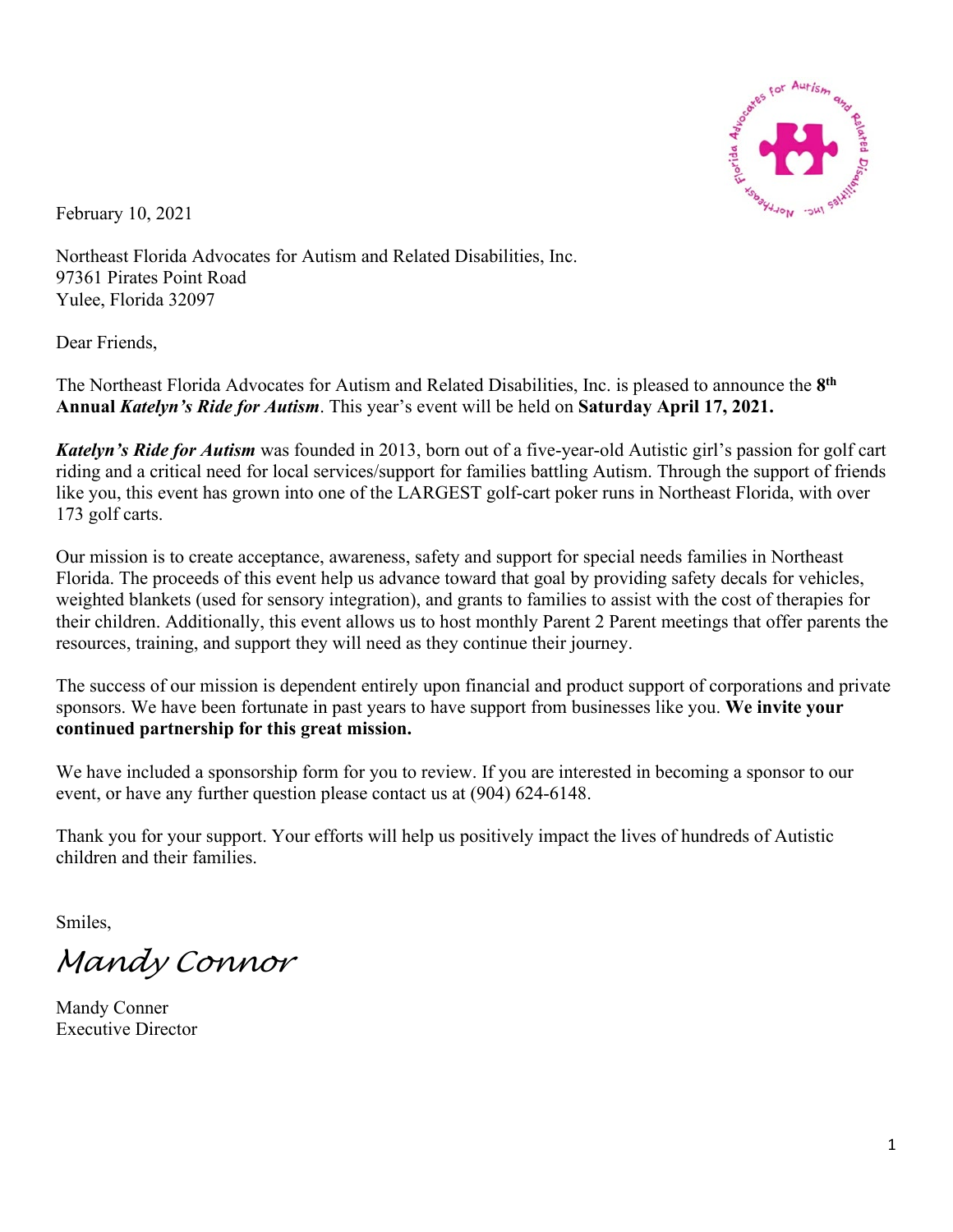# **Sponsorship Form for 8th Annual Katelyn's Ride for Autism**

### **For Awareness-\$1,000**

- Company logo on back of event t-shirt
- Logo on event banner
- Sponsorship recognition on website and social media
- Company information in one month of the 2021-2022 Autism Awareness Calendar (limited to first 13)
- Provided with space at the event for an information table (10x10 tent)
- 5 event t-shirts
- 1 golf-cart entry

### **For Acceptance-\$500**

- Company logo on back of event t-shirt
- Logo on event banner
- Sponsorship recognition on website and social media
- Company card on back of 2021-2022 Autism Awareness Calendar (limited to first 20)
- Provided with space at the event for an information table (10x10 tent)

## **For Independence-\$300**

- Company name on back of event t-shirt
- Name on event banner
- Name on event koozie (limited to first 16)

## **For Support- \$150**

- Company name on back of event t-shirt
- Name on event banner

### **For Love-Product donation**

- Food
- Beverage
- Raffle item
- Silent Auction item
- Registration Bag items-200 needed \*\*\*All product donation sponsors will be recognized on website and social media\*\*\*

**\*If you choose a display tent please contact us to reserve your spot at one of our stops, the event t-shirts are pre-sold and available at the event with over 1,500 t-shirts sold last year, 600 koozies distributed at registration and the banner is displayed at every stop!**